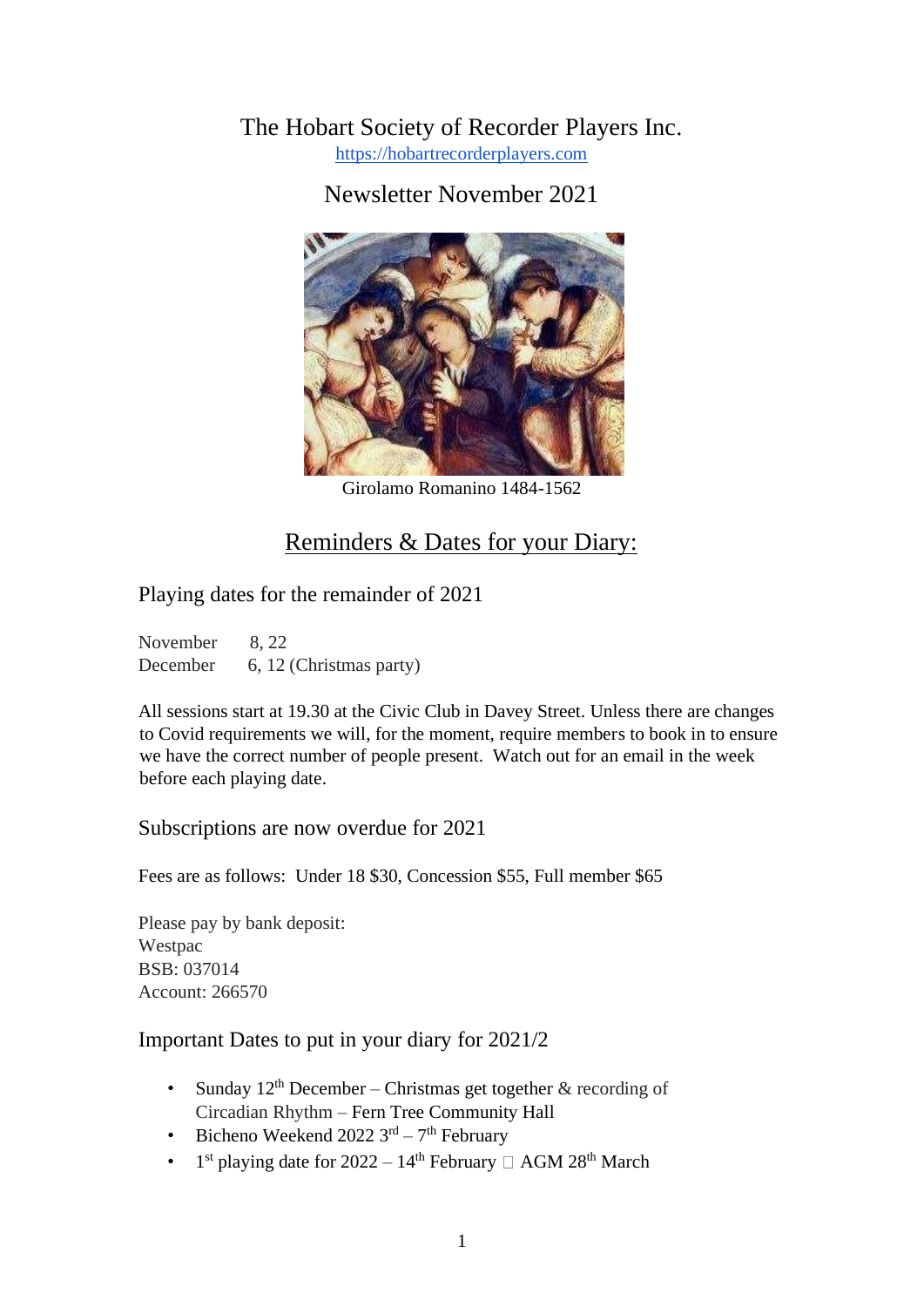### 31st October Concert

The 31<sup>st</sup> October was our big concert for the year, combined with Guitarscape and held at the Moonah Arts Centre. We extended the audience space out into the foyer and had a fabulous audience size at full capacity. The highlight of the concert was the World Premier performance of Claire L. Farrell's work "Circadian Rhythm" which had been commissioned by the Hobart Society of Recorder Society with the brief for Claire to take into account the abilities of the members and the range of instruments available.

Some Reactions and comments from the Audience:

- Very impressed with Claire's composition
- □ Truly fantastic concert
- $\Box$  Such passion, amazing talent, and a true delight to listen to
- $\Box$  A special afternoon of music  $\Box$  Exquisite afternoon of music
- $\Box$  Community feel was really good

# Update from Orpheus Music

Due to Covid Orpheus Music has changed the dates of their Gathering for 2022. This will now be held from the  $19<sup>th</sup> - 24<sup>th</sup>$  April, 2022 at the New England Conservatorium of Music, Armidale NSW.

#### PROGRAMME:

This year's programme is built around daily classes focusing on technique and playing in small ensembles. There will also be opportunities to play in larger Chamber groups.

New this year will be plenary sessions called Afternoon Musings. These will be talks about various subjects of particular interest to recorder players - historical perspectives, performance practice, exploration of a particular repertoire etc.

The Gathering will also include other possibilities such as singing together and an Open Panel session where you can ask the experts those questions you have always wanted answers for concerning the recorder.

There will be a tutor concert featuring the winning compositions of the 2020 Orpheus Recorder Quartet Competition and a number of blackboard concerts and pop-up concerts throughout the week.

To keep updated with information about next year's Orpheus Music Gathering follow them on their website. https://orpheusmusic.com.au/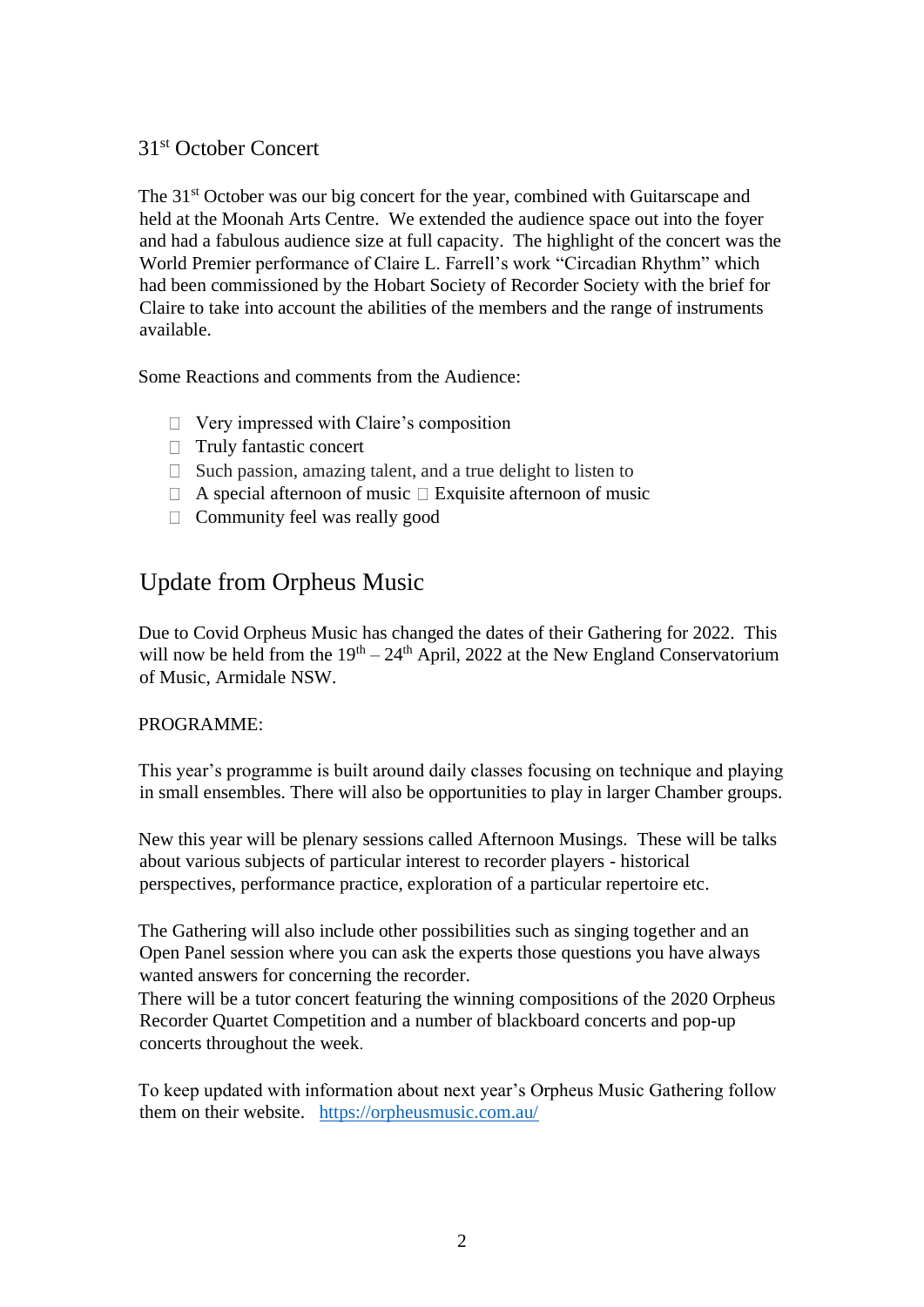## Zoom session with Hans-Dieter Michatz

The Early Music Society of Queensland and Hans-Dieter Michatz presented a free zoom 90-minute session of interest to recorder players on Sunday  $7<sup>th</sup>$  November. It explored the very essence of musical language as it applies not only for the Baroque but until at least the early Romantic Period. Highlighting the elements of speech (and singing) showing that it is an extremely effective method that enables us to develop useful technical and interpretative skills, as well as practice methods.

It was very pleasing to see that quite a few of our members took up the opportunity to zoom into this session. A few points I made note of were:

- Music is continually moving, never static  $-$  if it is static then there is a problem
- Need to be aware of where the pulse of the music is
- When playing a song it is important to abide by the words
- The words rule the music
- Fingers lift from the instrument, they don't put down

### Interesting Articles

Nicholas has again kindly passed on another interesting article:

# Stand and Deliver! A Highwayman Recorder Player

William Powell Frith was an English painter specialising in genre subjects, Shakespearian scenes and panoramic narrative works of life in the Victorian era. He was born in Alfield near Rippon (1819) and died in London (1909).

Amongst Frith's best-known works is a dramatic depiction of an incident in the life of the French-born highwayman Claude Duval (1643-1670). Duval came from a family of decayed nobility and worked in the service of exiled royalists who returned to England under King Charles II. Little else is known of his history. According to popular legend, he abhorred violence, showing courtesy to his victims and chivalry to their womenfolk, thus spawning the myth of the romantic highwayman, as taken up by many novelists and playwrights. A particularly famous tale of Duval's daring-do, placed in more than one location and later published by William Pope, claims that he took only a part of his potential loot from a gentleman, when the man's wife agreed to dance a courant with him by the wayside, a scene immortalised by William Powell Frith in his 1860 painting *Claude Duval*.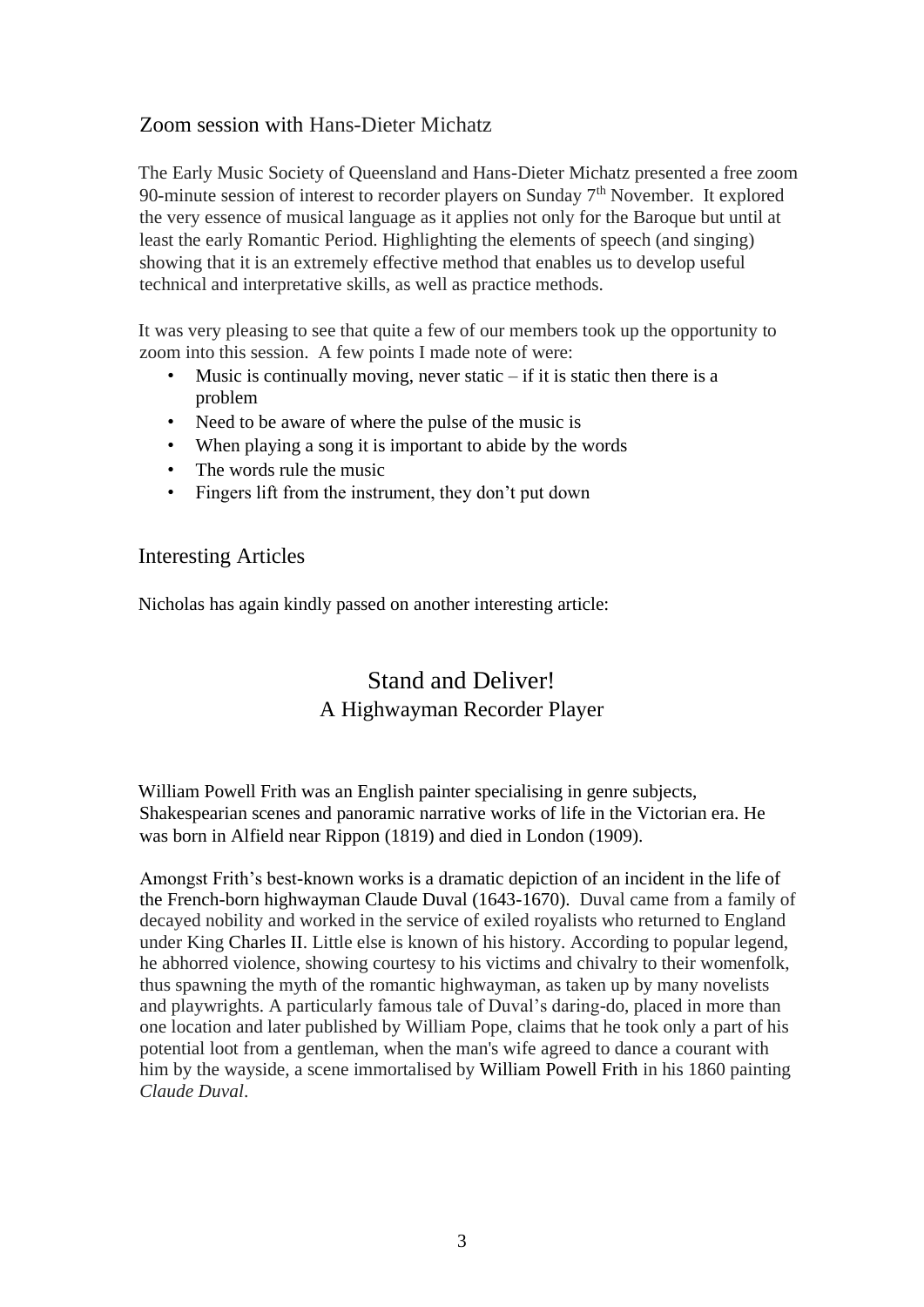

Claude Duval (1860), oil on canvas,  $153.3 \times 197.3$  cm, William Power Frith (1819–1909). Manchester Art Gallery, Inv. 1917.270.

The scene depicts a group of highwaymen holding up the carriage of Lady Aurora Sydney carrying a young woman who has been made to dance with the captain of the band of men, Claude Duval, as part of her ransom. The event takes place on a bleak heathland road under a cloudy sky. In the centre of the composition are the dancing figures of captor and hostage: he stands masked, with his right arm raised, his left hand (holding a feathered cap) placed on his hip and his right foot pointed forward, facing away from the viewer; she stands forward-facing, holding her skirts out to the side, with her left foot pointed forward, an alarmed expression on her face. Behind them is the carriage containing the slumped figure of a young woman who has fainted and that of an old woman pleading with a highwayman; the driver of the coach has a pistol pointed at his head as one of the men cuts the harnesses of the coach-horses, to the right. Crouching near to the rear wheel of the coach, a highwayman pauses from emptying the travellers' possessions from a chest to take a bemused look at the dancers; another stands behind him prising open a small case with a knife. To the left of the composition, beneath a tree, is the standing figure of a highwayman playing a pipe or whistle to provide music for the dancers, with the elderly figure of a male hostage seated on a rock beside him, his hands tied behind his back as he watches the scene.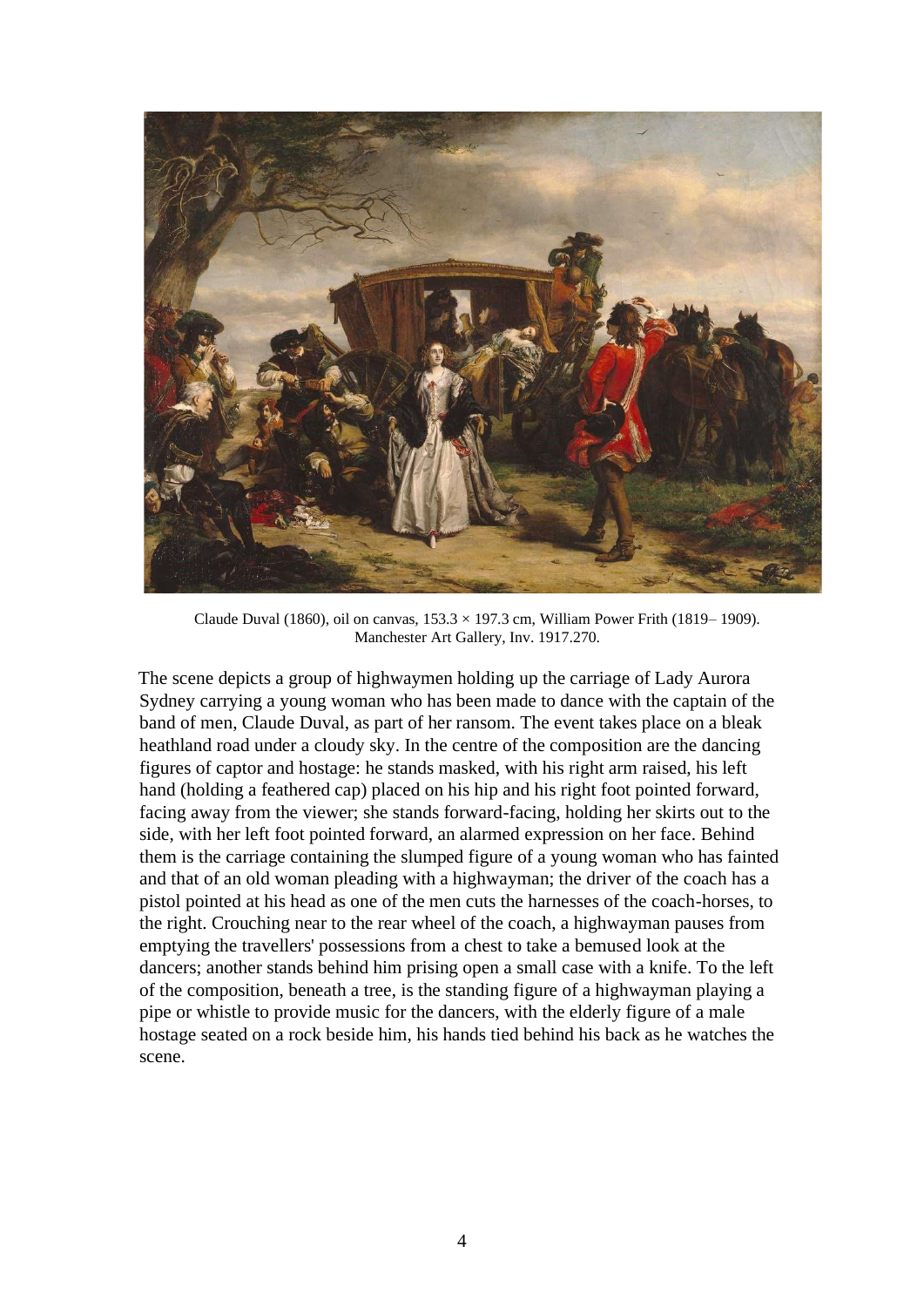

On closer inspection (see detail), the 'pipe or whistle' is soprano-sized, the window/labium is clearly depicted, and the player's hands and fingers are deployed perfectly for recorder playing with the hole for the smallest finger of the lowermost (left) hand clearly visible, so this is a recorder rather than a flageolet or other duct flute.

The gallery's display label reads: "Claude Duval was a famous highwayman during the reign of Charles II. Frith paints one of Duval's mocking acts of chivalry. Holding up a coach, he offered to forfeit the loot if the beautiful female passenger would dance with him. The gallows in the distance foretell his death. Frith went to great pains to achieve historic accuracy, consulting experts on costume and dance. Ultimately though, the drama was most important. He wrote: 'I thought if I could succeed in retaining the beauty of the lady combined with the terror she would feel, I should perform a feat well worthy of achievement'".

Frith's paintings were immensely successful with the British public of his day, especially in the form of prints by the engraver Lumb Stocks (1812–1892) whose reproduction of this very work was submitted to the Royal Academy as Stocks' diploma requirements. Colour reproductions of it are sometimes found on chocolate boxes and biscuit-tin lids.